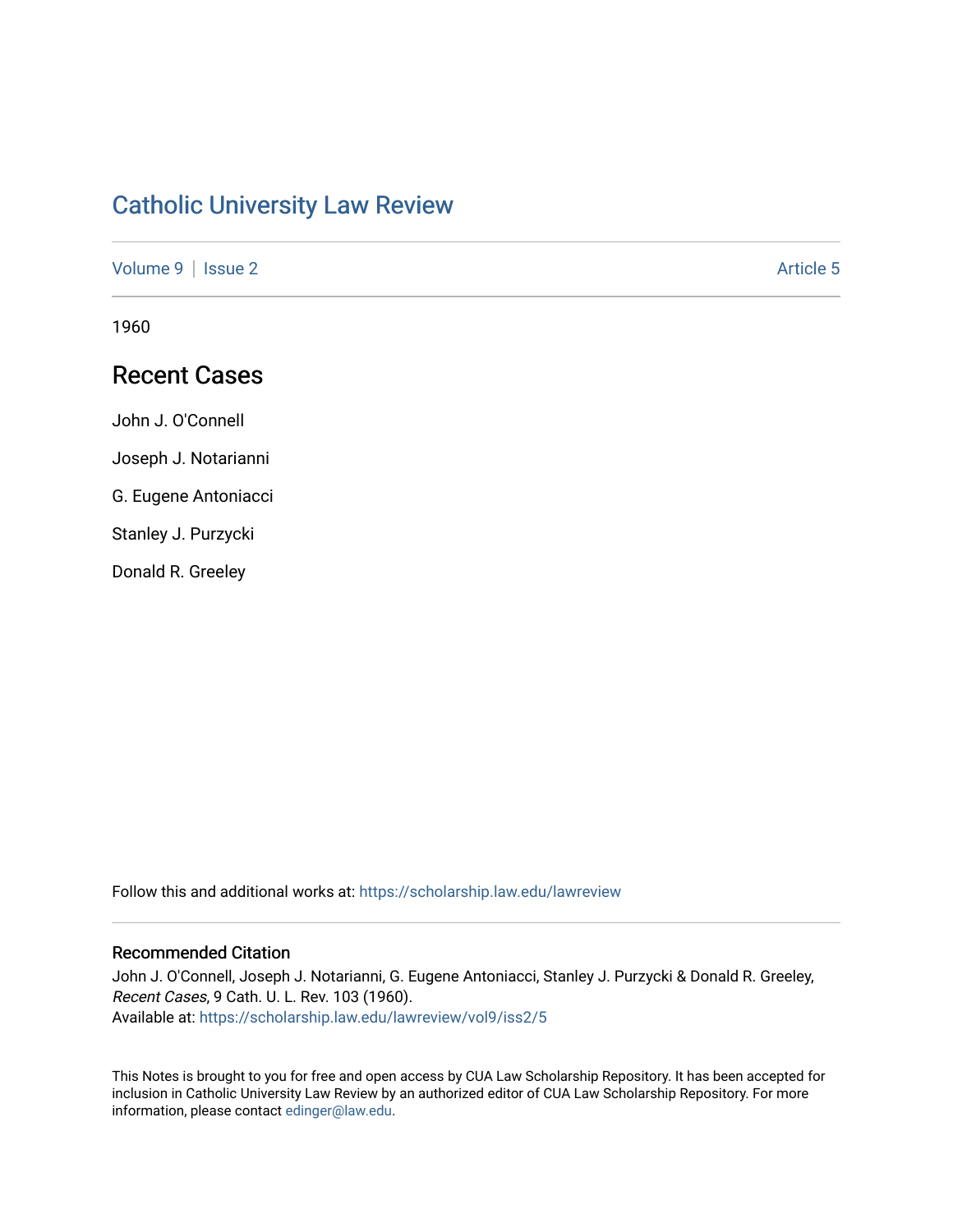### **RECENT CASES**

**CONSTITUTIONAL** LAW-MILITARY JUSTICE--CIVILIAN ARMY **EMPLOYEE** NOT SUBJECT TO JURISDICTION OF MILITARY COURT IN NON-CAPITAL CASE-Petitioner was a civilian. He was employed **by** the United States Army as an auditor in Berlin. While stationed there, he was convicted, after a plea of guilty, of three acts of sodomy, a non-capital offense. He was sentenced to serve a prison term of five years. While he was serving his term, he filed a petition for a writ of *habeas corpus* in the United States District Court for Colorado. When the petition was denied in the district court, he appealed to the Court of Appeals for the Tenth Circuit. Prior to argument the Supreme Court granted certiorari. The order of the district judge denying the writ of *habeas corpus* was reversed; *held,* the Constitution does not grant Congress the power to subject civilian employees of the government to military court martial jurisdiction for non-capital offenses.

*Wilson v. Bohlender, 80 Sup. Ct. 305 (1960).* After World War II defense policies required the stationing of many servicemen and civilian employees overseas. Travel by dependents was encouraged as a morale factor and soon many military-civilian communities took form. The Uniform Code of Military Justice [ART. 2 (11), c. 169, 64 **STAT.** 109 (1950), 10 U.S.C. § **802** (11) (Supp. IV, 1957)] provides that civilians employed by the military services or accompanying them overseas can be tried by court-martial for offenses committed by them overseas. The power of Congress ". **. .** to make rules for the government and regulation of the land and naval forces". [ART. I, § 8, c. **14]** is the basis for this legislation. The crucial question in the principal case concerned the meaning of "land and naval forces".

The United States Supreme Court first considered the question in *United States v. Quarles* **[350 U. S.** 11 (1955) popularly known as the *Toth* case]. Toth was a discharged airman who was arrested in Pittsburgh and flown to Korea to stand trial for the alleged murder of a Korean committed while Toth was stationed overseas. In sustaining the grant of a writ of habeas corpus, the Court held that a civilian was entitled to be tried by a constitutional court established under Article III with the added protection of the Bill of Rights. The "Necessary and Proper" clause [ART. **1,** § 8, c. **18]** cannot be used to expand the meaning of "land and naval forces" to include civilians. Military tribunals must be restricted to the jurisdiction necessary for maintaining discipline.

The decision in *Toth* was limited in *Reid* v. *Covert,* [351 U. **S. 487** (1956) and *Kinsella v. Krueger,* 351 **U. S.** 470 **(1956)]** where the Court upheld murder convictions of two dependents by a military court. Dependency was a prime factor in the Court's consideration. On rehearing in the **1956** Term these decisions were reversed in *Reid v. Covert* [354 U. S. 1 (1957)] when the Court concluded that dependents accompanying the armed forces could not be subjected constitutionally to court-martial jurisdiction for capital offenses. The criterion established was based on the nature of the offense rather than on the status of the offender, leaving open the question of non-capital offenses committed by dependents and all offenses by civilian employees. The principal case and the companion cases, *Grisham v. Hagan,* **[80** Sup. Ct. **310** (1960)] *McElroy v. United States* **[80** Sup.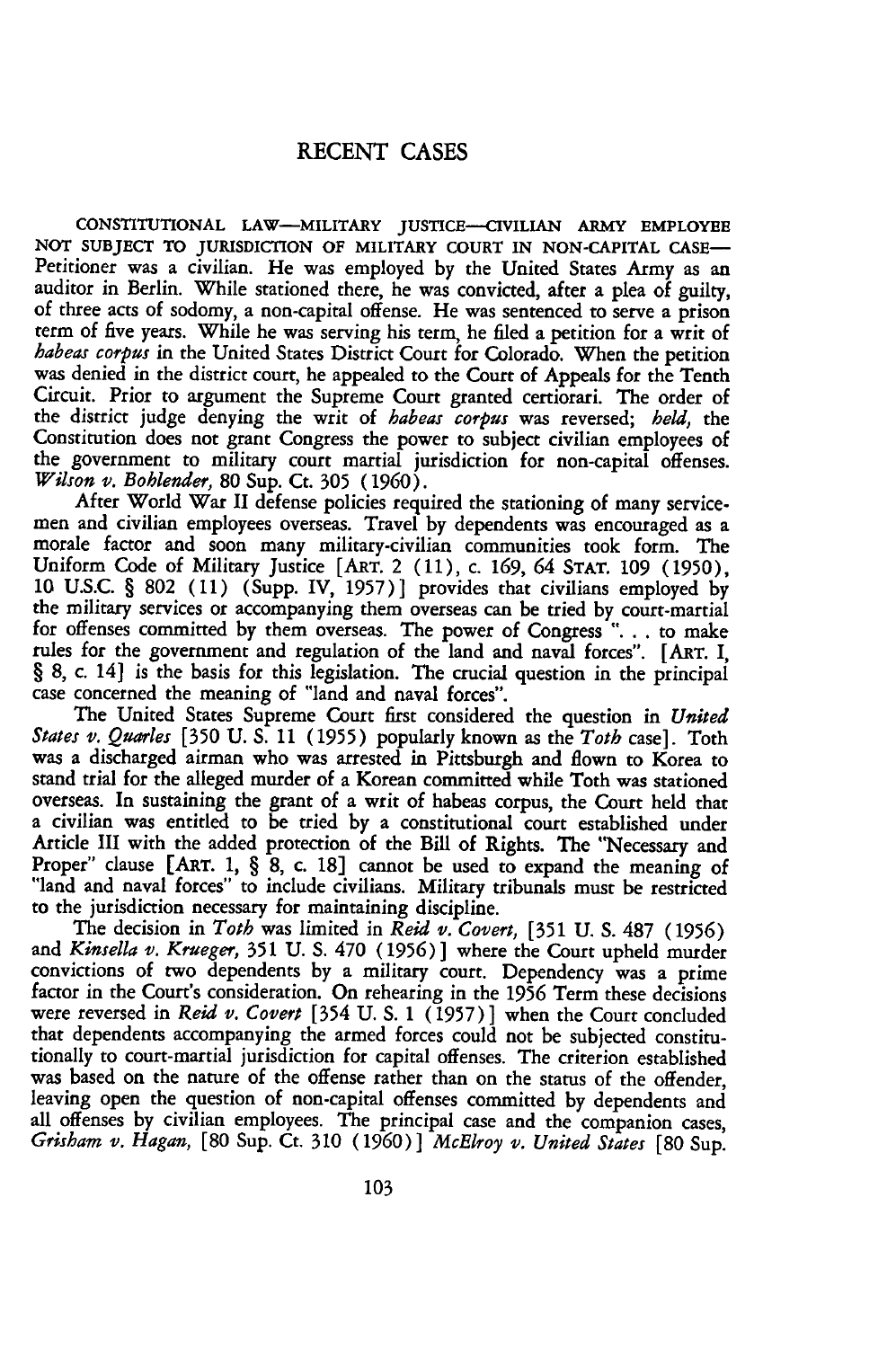Ct. 305 **(1960)]** dealing with civilian employees and *Kinsella v. United States* **[80** Sup. Ct. **297 (1960)]** dealing with a non-capital offense by a dependent, seemingly have closed the question. Mr. Justice Clark, speaking for the Court in all four cases, could find no constitutional power within the scope of Article I which would enable Congress to subject the aforementioned classes of civilians to trial by court-martial rather than by jury. Status of the offender was made the test.

Reassuring as these decisions are, it is still regrettable that the Court did not completely foreclose further consideration of the fundamental problem by considering the government's contention in the principal case that, since Berlin is "occupied territory", the petitioner was amenable to the jurisdiction of the military government. See Respondent's Brief, pp. 8-23. If Berlin is not "occupied territory" for all purposes, and this is arguable, status as a civilian should preclude military jurisdiction. Assuming that it is "occupied territory", the further consideration of unjust and illegal discriminations in the administration of the governing laws between persons in similar circumstances might well raise the problem of due process. See *Yick Wo v. Hopkins,* 118 **U.** S. **356** (1886). Any critical analysis of the government's arguments must necessarily leave one with the impression that the government exploited the fear that an offender would go unpunished. The decisions in the cases cited herein justify this fear. Nevertheless, the fear does not justify infringements of constitutional guaranties.

### JOHN J. O'CONNELL

COPYRIGHT-LITERARY PROPERTY--GOVERNMENT **OFFICIAL RETAINS** LITER-ARY PROPERTY RIGHT IN **SPEECHES** DELIVERED WHILE IN GOVERNMENT EMPLOY -Defendant was a Vice Admiral of the United States Navy. He delivered certain speeches on matters of public interest. Some of them dealt with ideas which the Admiral developed in connection with his activities as a Naval Officer. The text of the speeches had been distributed to members of the press and virtually all of the speeches had been distributed as press release publications of the Defense Department. Most of the speeches bore the official imprimaturs of the Defense Department and the Atomic Energy Commission. The plaintiff, a publishing house, requested copies of the speeches, indicating their desire to quote from them in a forthcoming book. The defendant supplied the copies requested, but stated that permission to quote could not be granted because they were to be included in a book to be published in the near future. The plaintiff instituted an action for declaratory judgment. They claimed that since the speeches were made on topics which were the outgrowth of the defendant's government activities and since they were in part prepared with the aid of government facilities, the defendant had no literary property in these speeches and may not secure a copyright on them. *Held,* the speeches were not in the public domain, but remained the property of the author to the extent to which the common law and the law of copyright otherwise protected him. *Public Affairs Associates, Inc. v. Rickover,* 177 F.Supp. **601** (Dist.Ct.D.C. 1959).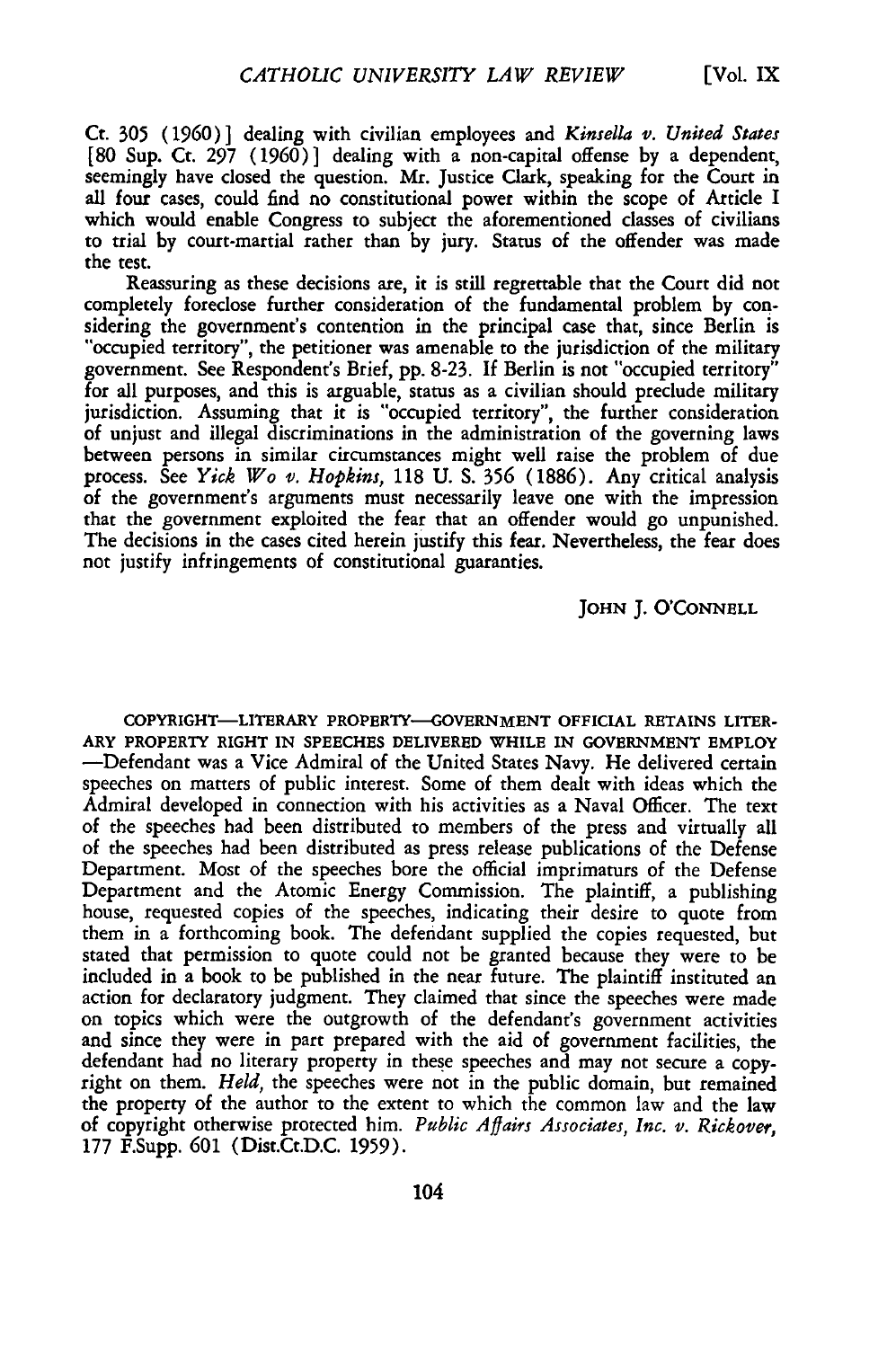In reaching this conclusion the court based its decision largely on the holdings in *United States v. Dubilier Condenser Corporation* [289 U.S. 178 (1933) **]** and *Sherrill v. Grieves* [LVII Washington Law Reporter **286** (1929)]. In the *Dubilier* case it was held that an inventor employed by the Bureau of Standards was able to secure a patent on his invention. The court so held in spite of the fact that government facilities and materials were used in developing the invention which was parallel to, although not actually a part of, his work for the government. In the *Sherrill* case it was held that an instructor at an Army school, who reduced his lectures to writing and arranged them for publication had a right to secure a copyright on the book and that the work was not a Government publication or in the public domain.

It should be noted that by the promulgation of Executive Order No. 10096 the federal government has prohibited a recurrence of the *Dubiier* situation. This order gives the government the entire right to all inventions made by government employees during working hours and with government facilities. However, it may be significant that no such official pronouncement has been made with respect to ownership of material written by government personnel. The absence of such may serve as an indication of the willingness of the government to abide by existing judicial precedents. It should also be noted that in both the *Dubilier* case and the *Sherrill* case the persons involved were public servants and not high ranking officials and as such may not owe the same measure of responsibility to the public as the defendant here involved. In the case of such high ranking officials it becomes more difficult to distinguish between acts performed within the capacity of employment and those performed beyond the scope of such employment.

The plaintiff contended that because the defendant had freely distributed copies of his speeches to the press and public he had lost his property right therein. The court considered this contention to be without merit. The court considered the defendants activity as constituting "limited publication" as contrasted to "general publication" and as such the works did not become dedicated to the public.

At common law the exclusive right to copy exited in the author until he permitted a general publication. *Caliga v. Inter Ocean Newspaper Company,* 215 U.S. 182 (1909). The regulations of the Copyright Office were promulgated under statutory authority. 17 U.S.C., § 8. Subsections (1) and (2) of section 202.2A of these regulations provide generally that a copyright is either secured, or the right to secure it is lost, at the date of publication. Under this regulation a work is considered "published" when it is "placed on sale, sold or publicly distributed". However the question of what actions are necessary to consider a work "publicly distributed" is one which has not been resolved by the courts. In *White v. Kimmel* [193 F.2d 744 (C.A. 9th, 1952)] it was held that putting 200 copies of a manuscript into circulation over a long period of time amounted to unlimited or general publication. However in a more recent case it was held that circulating 2000 printed copies of a song did not amount to the necessary general publication of the song as to dedicate it to the public. *Hirshon v. United Artists Corporation,* 100 App. D.C. 217, 243 F.2d 640 (1957).

The delivery of a speech, that is reading it to an audience in public, has been held not to amount to a publication of the speech in the copyright sense of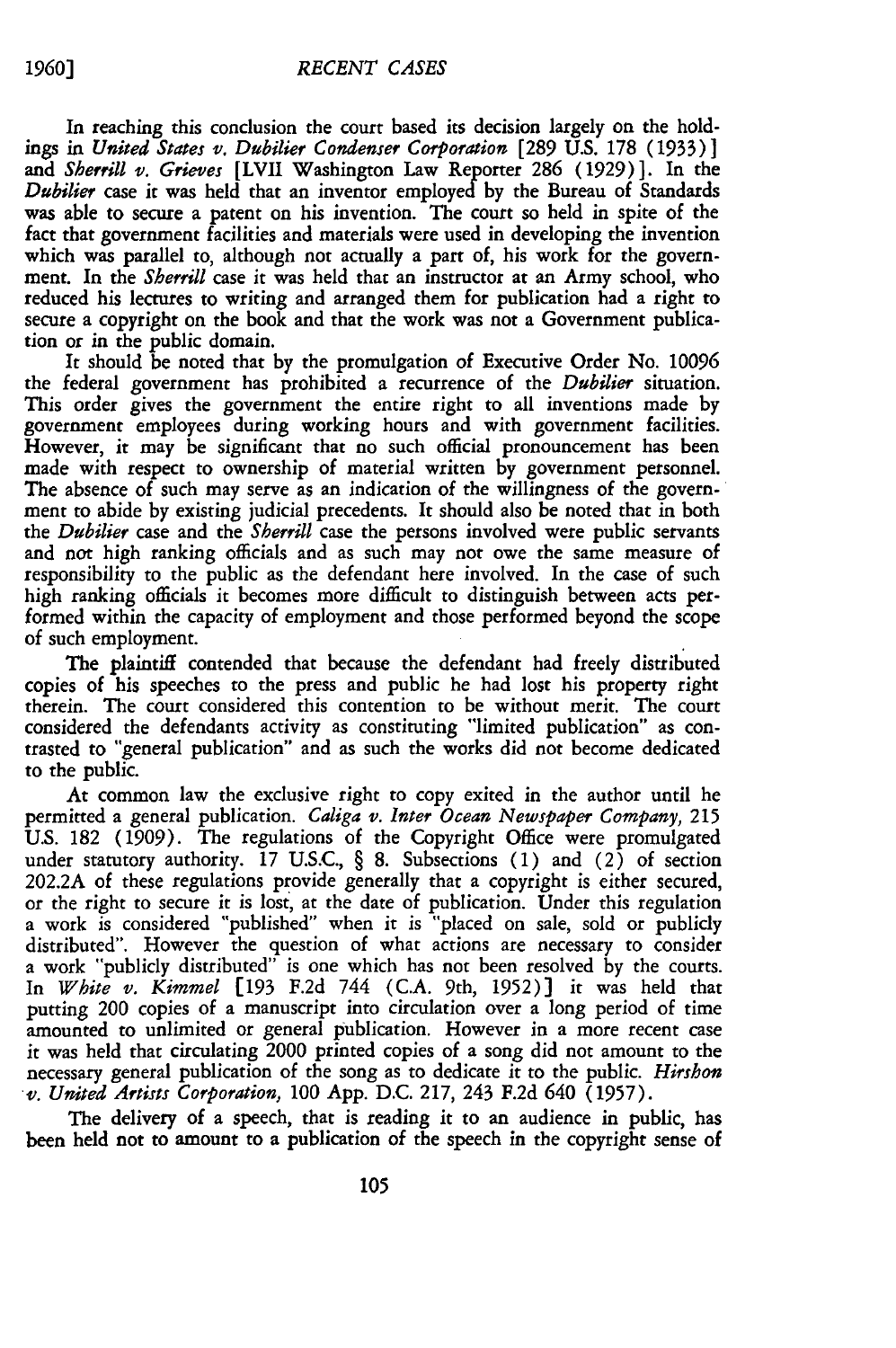dedicating the material to the public domain. *Nutt v. National Institute, Incorporated,* 31 F.2d **236** (C.A.2d, 1929). In *American Tobacco v. Werckmeister* [207 U.S. 284 (1907)] the intention of the author in disseminating his work was held to govern in deciding whether or not the work has become common property.

It is submitted that the District Court was correct in allowing the defendant to retain his literary property right in his speeches. His intention, when he distributed his speeches to members of the press and public, was merely the performance of a courtesy, not a dedication to the public. Such circulation unless accompanied by the intent to abandon should not amount to a public dedication. The equities involved should be balanced. The public responsibilities of a high government official should be weighed against the benefits to be derived by the public by encouraging activities such as were illustrated here. It is submitted that the latter should prevail.

#### **JOSEPH** J. NOTARIANNI

TORTS-INDEPENDENT CONTRACTORS-PRINCIPAL PROPRIETOR **RESPONSIBLE** FOR **TORT** RISKS TO THIRD **PERSONS WHEN HAZARDS ARE** UNUSUAL-The Parking Authority hired an independent contractor to tear down two brick buildings on premises where the Authority planned to build a parking lot. The contractor used a 3500 pound swinging ball to knock down the last standing wall of a building next to the one occupied **by** the plaintiffs. The ball was swung so inexpertly by the contractor's workmen that bricks were knocked onto the roof of the plaintiffs' building and through the roof into the building itself. Much damage was done to the structure of the building and to a stock of goods stored inside. There were two plaintiffs, the owner of the building and the storekeeper whose goods were damaged. The plaintiffs joined the Parking Authority and the demolition contractor as defendants. The action against the Parking Authority was dismissed by the trial judge at the close of the plaintiffs' case. The judge ruled that the Authority had not exercised control over the work that was being done. The jury found for both plaintiffs against the contractor, and judgments were entered on the verdicts. The plaintiffs appealed from the dismissal. The Appellate Division ordered a new trial. On appeal from that judgment, *held,* judgment affirmed; if the nature of the work involves special risk of harm to others, the landowner cannot shift responsibility for the injuries through an independent contractor. *Majestic Rlty. Associates v. Toti Contracting Co.,* 30 N.J. 455, 153 A.2d 321 (1959).

It is hornbook law that a proprietor is not responsible for the torts of an independent contractor. The rule is old. *Blake v. Ferris,* 5 N.Y. 48, **55** Am. Dec. 304 (1804); *Maguire v. Grant,* **25** N.J. Law **356, 67** Am. Dec. 49 (1856); *Ellis v. Sheffield Gas Consumer Co.,* El. & Bl. **767,** 118 Eng. Repr. **955** (1853). At the turn of the century and before the days of casualty insurance there was a trend in the case law against commercial proprietors who had contracted for repair jobs on premises where the proprietors were carrying on business as usual. See *Rait v.*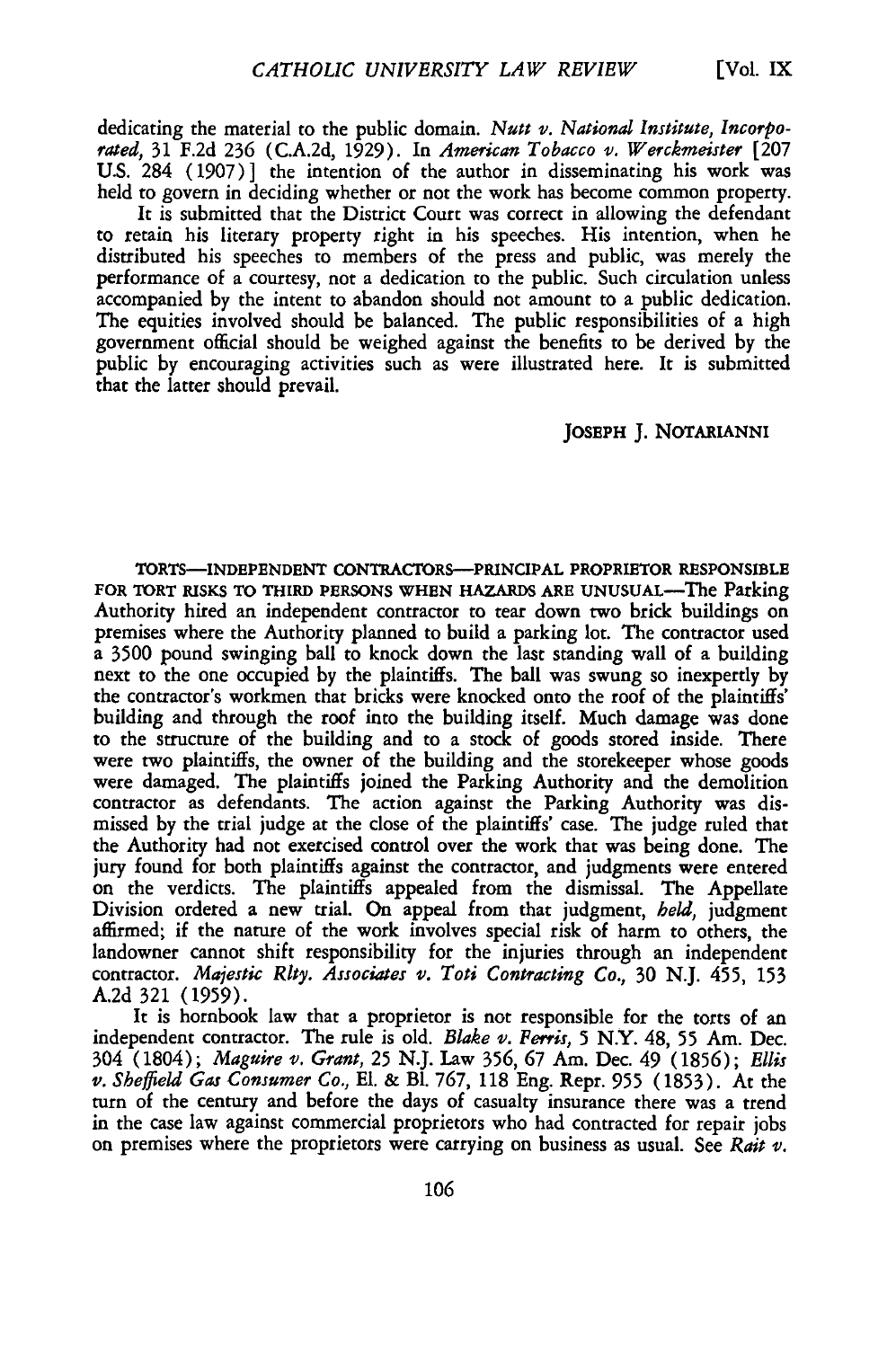*New England Furniture & Carpet Co.,* **66** Minn. **76, 68** N.W. **729** (1896); *Atlantic Transport Co. v. Coneys,* 82 Fed. 177 (C.A. **2d,** 1897). Under the circumstances in these cases the courts agreed there was evidence to support findings that the proprietors could control the conduct of the contractors' workmen just as if the men were employees of the proprietors. When independent contractors are protected by adequate liability insurance, principal proprietors will not have to underwrite the tort costs of the contractors' employees. Nevertheless, some contractors still may be judgment proof. When that is so, there is vitality still to the power of control analogy, especially when proprietors do business as usual on the premises where repair jobs are in progress. See *Feast v. Andies Candies, Inc.,* **329** Ill. App. 535, **69** N.E. 2d 732 (1946); *Pitzer v. Sears Roebuck Co.,* **66** Ohio App. **35,** 31 N.E. 2d 450 (1940).

Although courts have tightened the exceptions to the general rule, instances do arise where the insurance protection of the independent contractor is not adequate to cover the cost of the tort risks. The principal proprietor can be reached, it is said, when he employs an incompetent contractor. *Ozan Lumber Co. v. McNeely,* 214 Ark. 657, 217 S.W. 2d 341 (1949). Frequently courts labor to explain that there is something special in the nature of the project so that the doing of the work invites comparison with nuisances *[Terranella v. Union Building and Construction Co.,* 3 N.J. 443, 70 A. 2d 753 (1950)] or that the work is inherently dangerous. Demolition jobs like the one in the principal case are usually within that "inherently dangerous" category. *Whalen v. Shivek,* **326** Mass. 142, 93 N.E. 2d **393** (1950); *Stubblefield v. Federal Reserve Bank,* **356** Mo. 1018, 204 S.W. 2d 718 (1947). Highway excavation jobs may be dangerous like demolition work. *Cage v. Creed,* 308 S.W. 2d 78 (Tex. Civ. App. 1957); *Downey* v. Union Paving Co., 184 F.2d 481 (C.A. 3d, 1949). The hauling of petroleum products is a dangerous business, and a refining company cannot escape responsibility for the torts of independent truckowners. Montgomery v. Gul 155 Tenn. 580, 297 S.W. 199 (1927). The proprietor of an amusement park must underwrite the tort risks of a concessionaire. *Wilson v. Norumbega Park Co.,* 275 Mass. 422, **176** N.E. 514 (1931). Sometimes the proprietor can be charged as an adjacent property owner who has not himself protected the public against the work that was progressing or against conditions which were still dangerous. *Lamb v. South Unit Jehovah's Witnesses,* 232 Minn. 259, 45 N.W. 2d 403 (1950); *Lipman v. Well-Mix Concrete,* 138 N.Y.S. 2d **316** (1950); *cf. Vale v. Bonnett,* 89 App. D.C. 116, 191 F. 2d 334 (1951).

That the principal proprietor should be charged with tort risks like these is not an unreasonable obligation. The event out of which the injuries were sustained are related to the proprietors' interests. The moral is that proprietors should not do business with independent contractors whose risk-bearing resources are inadequate.

### **G. EUGENE** ANTONIACCI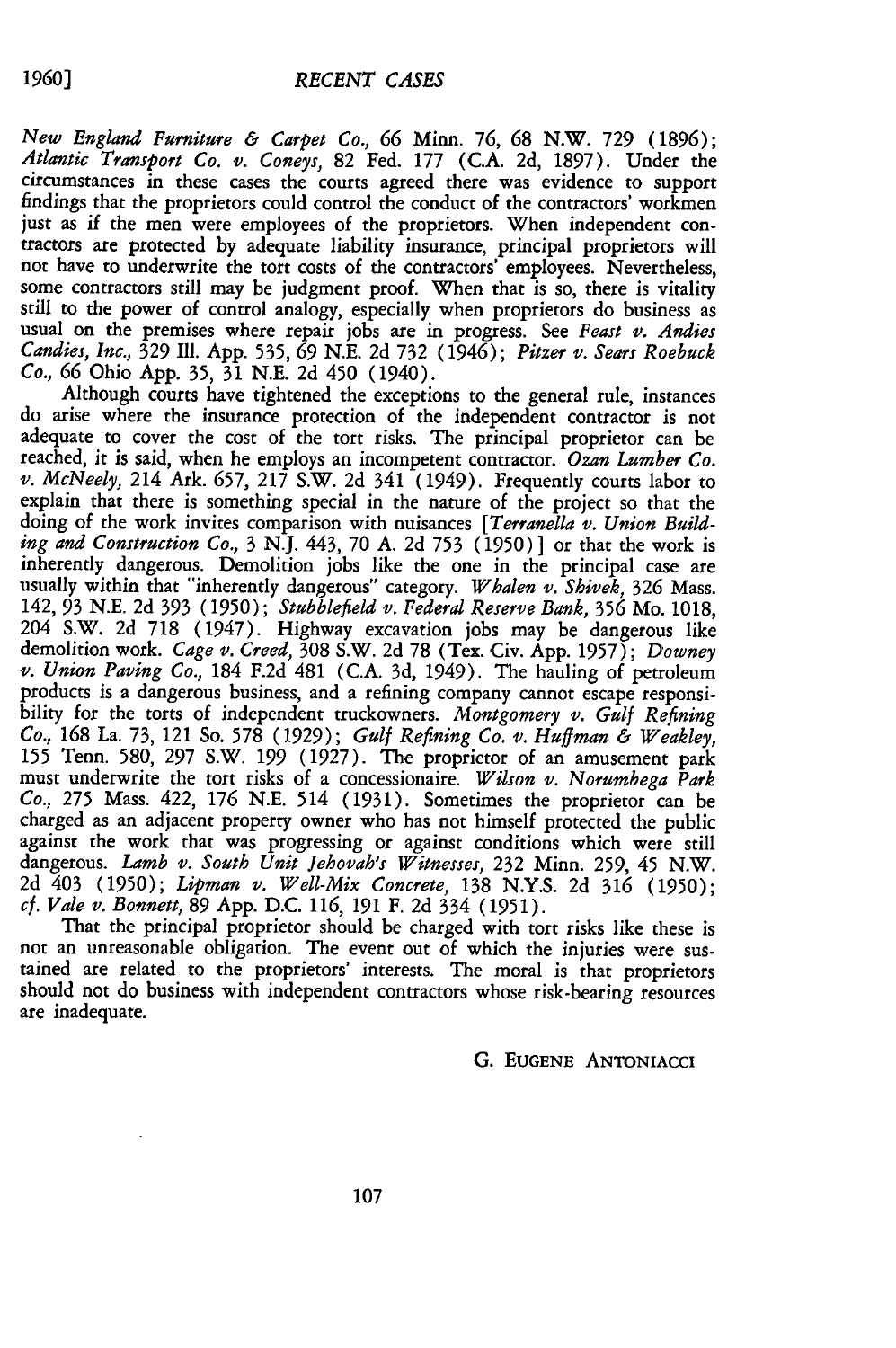TORTS-LANDLORD AND TENANT-LIABILITY OF LANDLORD TO TENANT'S FAMILY-BREACH OF WRITTEN COVENANT TO REPAIR-The lessee rented a onefamily house for the summer season. The lease, to which the lessee's wife was not a party, provided that the lessor would present the house in good order and repair at the beginning of the term. The living quarters were on the first floor. The second story was an attic, the use of which was an incident of the lease. Prior to the letting, the lessor undertook to improve the attic as a "do it yourself project." A plaster board covered a portion of the stairwell at the attic floor level. The lessee's wife, during her initial use of the attic, stepped on the plaster board. It collapsed and she fell down to the living-room floor. In the action that followed, the trial judge dismissed the suit on the ground that the wife was not a party to the contract. On appeal, *held,* judgment reversed and case remanded; though the wife was not a party to the lease she could recover in a tort action for breach of a covenant to have the premises in good repair. The question whether the lessor was negligent in failing to warn of dangerous condition was left to the jury. *Faber v. Creswick,* **156** A.2d 252 (N.J. 1959).

Except for an occasional decision to the contrary, American courts followed the traditional common law rule that the lessor makes no implied warranty that leased premises are reasonably fit for occupation. *Coggins v. Gregorio,* **97** F.2d 948 (C.A. 10th, 1938); *Ingalls v. Hobbs,* **156** Mass. 348, 31 N.E. **286** (1892). This traditional doctrine, which is aptly termed *caveat lessee,* had given rise to the general rule that a landlord is not liable to his tenant for injuries resulting from defective conditions existing on the premises at the time the lease is executed, even though landlord agrees to repair specifically. *Valin v. Jewell,* 88 Conn. 151, **90** At. **36** (1940). However the rule has been greatly abrogated and subjected to an ever increasing number of exceptions.

The most significant of these exceptions subjects the lessor to tort liability for breach of a contract to repair. Damages are recoverable for the sustained injury. The obligation extends to third persons and members of the family as well as the tenant. *Scibek v. O'Connel,* 131 Conn. **557,** 41 A. 2d 251 (1945); *Page v. Ginsberg,* 345 Il1. App. **68,** 102 N.E. 2d **165** (1951); *Miles v. Boston, R.B.&L.R. Co.,* 274 Mass. 87, 174 N.E. 200, 202 (1931); *Alaimo v. Du Pont,* 4 Ill. App. 2d 85, 123 N.E.2d 583 (1955); *Mariotti v. Berns,* 14 Cal. App. 2d **666,** 251 P. 2d 72 (1952). If the contract to repair is said to subject the landlord to tort liability, a third person lawfully on the premises is owed the same duty as the tenant. *Singer v. Eastern Columbia, Inc.,* 72 Cal. App. 2d 402, 164 P. 2d **531** (1945); 2 RESTATEMENT, TORTS § 357. Originally courts took no cognizance of the fact that injuries might result to the tenant or to the members of his family and recovery was confined to the cost of making the particular repairs. *Tuttle v. Gilbert Mfg. Co.,* 145 Mass. **168,** 13 N.E. 465 (1887); *Caudill v. Gibson Fuel Co.,* 185 Va. 233, 38 S.E. 2d 465 (1946).

Courts justified the old common law rule because the landlord did not have access to the premises to make repairs. But, when there is a contract to repair courts recognize now that the landlord does have control over the premises to permit him to effect the repair. *Lommori v. Milner Hotels,* **63** N.M. 342, **319** P.2d 949 (1957); *Saturini v. Rosenblum,* 217 Minn. 147, 14 N.W. 2d **108** (1944); *Baun v. Bahn Frei Mutual Building and Loan Assn.,* 237 Wis. 117, **295** N.W. 14 (1940). Massachusetts and Illinois courts spell control from the obliga-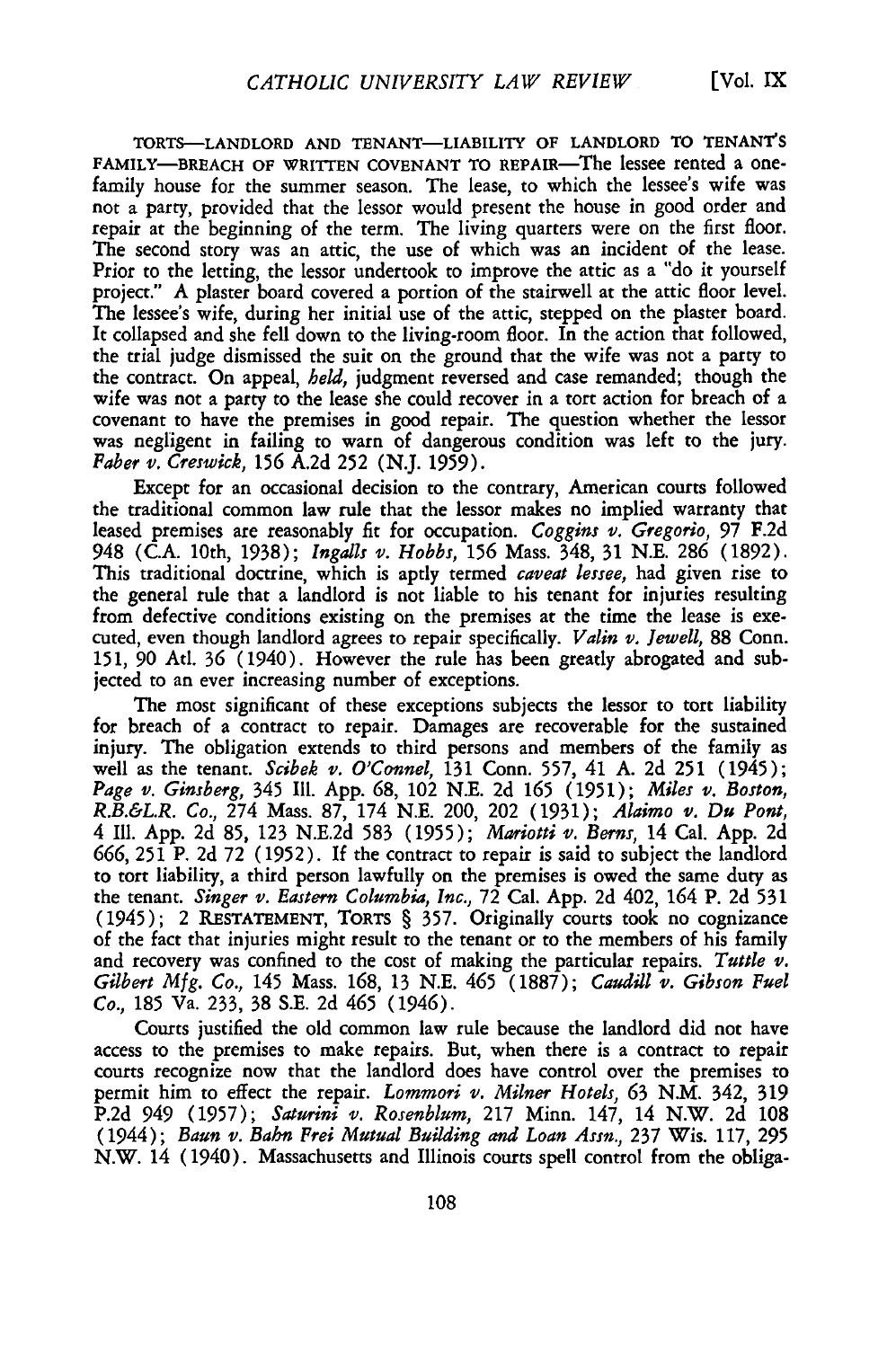tion to maintain; the landlord subjects himself to liability when he violates his obligation to maintain the premises in safe condition and does a bad job or delays in making a specific repair. *Ciskoski v. Michalsen,* 18 Ill. 387, 152 N.E.2d 479 (1958); *Ryerson v. Fall River Philanthropic Burial Society,* 315 Mass. 244, 52 N.E.2d **688** (1943). Some states subject the landlord to tort liability without any consideration of the control element. Thus the Maryland courts hold that where there is a contract to repair and in the absence of contributory negligence on the part of the tenant, the landlord is liable in tort for injuries resulting from a negligent failure to repair a defective condition, if after a notice to the landlord of existing defect, he fails to repair or unreasonably delays in making the repair. *McKenzie v. Egge,* 207 **Md.** 1, 113 A. 2d **95** (1955); *Miller v. Howard,* **206 Md.** 148, **110** A.2d **683** (1955); *Thomson v. Clements,* **96 Md. 196,** 53 At. 919 (1903). Connecticut decisions show a similar view, *Papallo v. Meriden Savings Bank,* 128 Conn. **563,** 24 A.2d 472 (1942); *Desmarchias v. Daly,* 135 Conn. 623, **67** A.2d 549 (1949), but they also hold that a specific covenant to repair places the lessor on constructive notice that the premises are in need of repair. *Scibek v. O'Connell, supra.* The New York courts hold that if the landlord acquires knowledge of a defective condition or is chargeable with such knowledge, he is subject to liability for injuries sustained because of his failure to correct that condition. *De Clara v. Barber Steamship Lines,* **309** N.Y. **620,** 132 N.E.2d 871 (1956). In the District of Columbia the landlord can be committed to responsibility in tort by an express contract to repair, but only when the repair **job** is inadequate. *Bowles v. Mahoney, 91* App. D.C. 155, 202 F.2d 320 (1951). So too the landlord can be committed in tort without an express contract when he undertakes to do a job, and the work is done carelessly. *Hanna v. Fletcher,* **97** App. D.C. 310, 231 F.2d 469 (1956). There are other jurisdictions in which the landlord, who may be liable in tort for breach of a covenant to repair, is responsible also for injuries resulting from negligent repairs even when there is no contract to repair. *Folley v. United Bldg. & Loan Assn.,* 117 N.J.L. 54, **186** At. **591 (1936);** *Green v. Jefferson County Bldg. & Loan Assn.,* 241 Ala. 549, 3 So. 2d 415 (1941).

Another significant exception to the common law rule is one which subjects the landlord to tort liability for failure to reveal concealed dangerous conditions of which the lessor has actual knowledge *[Turner v. Lischner,* 52 Cal. App.2d 273, **126** P.2d **156** (1942); *Clark v. Sharpe,* **76** N.H. 446, 83 Ad. 1090 (1912)] or if he has knowledge of facts which would lead a reasonable man in his position to suspect that a danger exists. *Kossine v. Styliano,* 40 Ca. App. 2d 721, 105 P.2d **952** (1940); *Sarle v. Kuklo,* 98 A.2d 107 (N.J. 1953). At least one jurisdiction imposes a duty on the lessor to use reasonable care in inspecting the premises to locate concealed dangers. *Wilcox v. Hines,* **100** Tenn. 538, 46 S.W. 297 (1898). Most jurisdictions hold that if the tenant is aware of the dangerous condition there is no recovery. *Faucet v. Provident Mut. Life Ins, Co. of Philadelphia,* 244 Ala. 308, 13 So. 2d 182, 184 (1943); *Lowler v. Capitol City Life Ins. Co.,* **62** App. D.C. 391, **68** F.2d 438 (1933).

Many states are realizing that present day social and economic conditions demand a change of the substantive law in this field, and that changes in the common law rules would come too slowly by judicial decision. These states have enacted statutes which impose liability on the landlord for failing to keep the premises in repair. In such states, some courts hold that a violation of these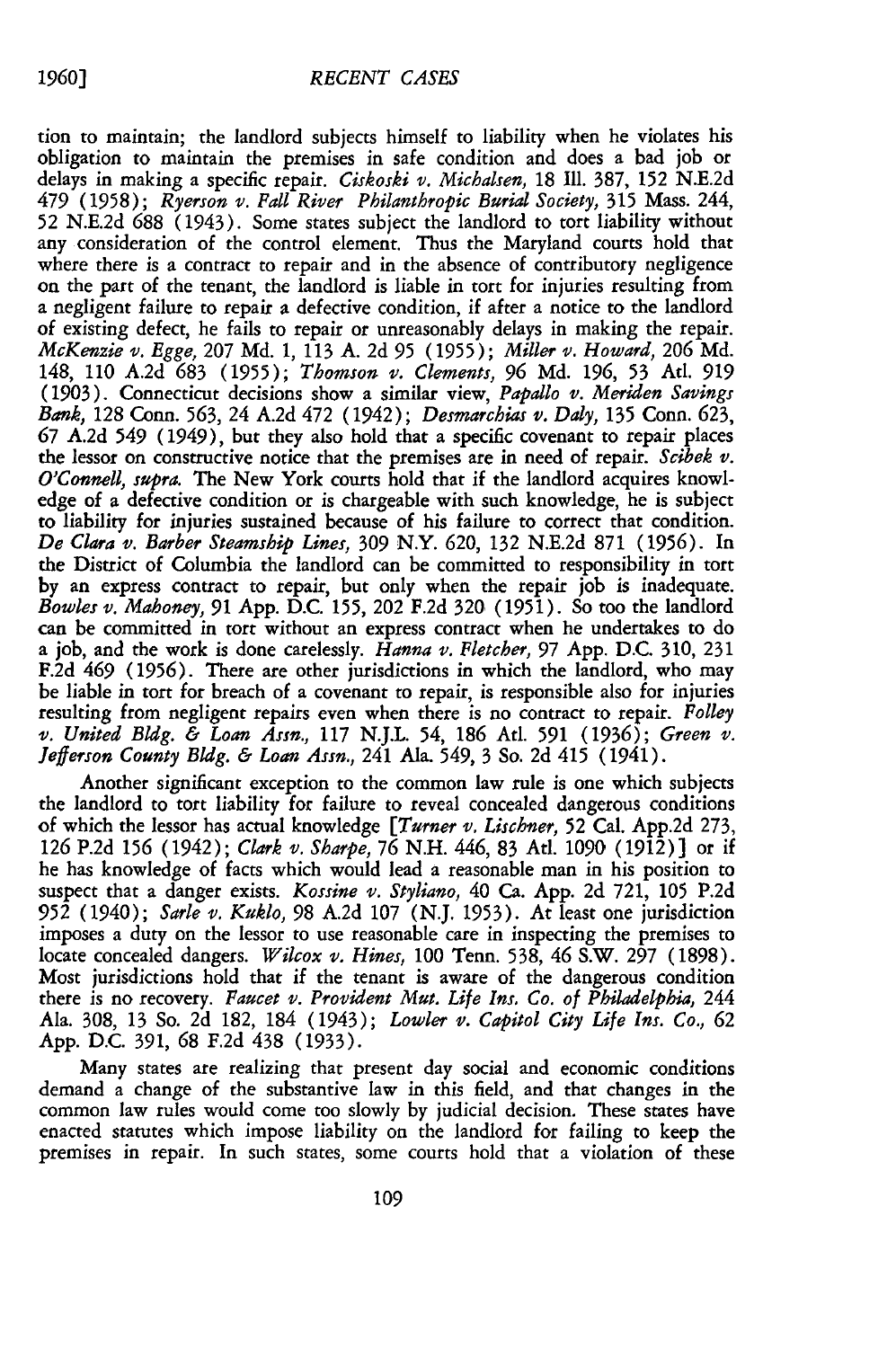statutory enactments subject the lessor to tort liability. *Altz v. Leiberson,* 233 N.Y. **16,** 134 N.E. 703 (1922); *Malosh v. Thompson,* **265** Mich. 320, 251 N.W. 346 (1933); *Delaney v. Supreme Inv. Co.,* 251 Wis. 374, 29 N.W. 2d 754 (1947). Michigan courts hold that failure to comply with such statutes is negligence *per se. Annis v. Britton,* 232 Mich. 291, 205 N.W. 128 (1925). Other statutes provide that the lessor keep the premises in repair, and expressly provide for recovery in tort by those persons injured on the leased premises. GA. CODE ANN. §§ 61-111, 61-112 (1937); **LA.** CIv. **CODE ANN.** ARTS. 2322, 2693 (1945).

#### **STANLEY J.** PURZYCKI

**WILLS-UNDUE INFLUENCE-WIFE** OF TESTATOR **CAN** BE PARTY **IN** INTER-**EST** IF WILL **AFFECTS** HER STATUTORY SHARE-The widow of the testator, alleging fraud and undue influence, filed a *caveat* against his will, in which the deceased acknowledged an indebtedness in excess of \$30,000 to his son and daughter and directed that said sum be made a first charge upon his property. The defendants were a brother of the testator and the testator's son and daughter by a previous marriage. They moved to dismiss the *caveat* on the ground that the plaintiff was not "a party in interest" within the meaning of Section 19-307 of the District of Columbia Code. The District Court dismissed the *caveat* and the plaintiff appealed. On appeal, *held*, judgment reversed; the widow had a sufficient interest in the estate of the testator because the dollar value of her share would be substantially depreciated if the will were admitted to probate. *Rothenberg v. Rothenberg*, Court of Appeals, District of Columbia, No. 15098.

Although by express statutory enactment any party in interest can file a *caveat* to a will upon or prior to a hearing to admit the will to probate, the Code is silent as to who constitutes a party in interest. Nevertheless, courts have not experienced much difficulty when faced with the issue. In general the decisions simply restate the statute and hold that any interested person may file a *caveat* to a will. *Naylor v. Mealy,* **62** App. D. C. 321, **67** F. 2d **693** (1933). Heirs at law and next of kin, administrators of prior wills, and persons named as beneficiaries under a prior will all have been deemed to have a sufficient interest to file a *caveat. Werner v. Frederick,* **68** App. D. C. 158, 94 F. 2d 627 (1937). However, there are some limitations. One who accepts benefits under a will, in the absence of fraud, is estopped thereafter to file a *caveat. Utermehle v. Norment,* 197 **U.** S. 40 (1905). Similarly, the interest which a person must possess must be such that even had the testator died intestate, he would have been entitled to a distributive share in the estate. *Angell v. Groff,* 42 App. D. C. 198 (1914). This has been taken to mean that there must be a distributive share different from that to which he would be entitled if the will were held valid. Using such a test as its criterion, the District Court for the District of Columbia has held that a husband of a testatrix is not such an interested person as to entitle him to file a *caveat* since he was entitled to his statutory share of the estate even though he